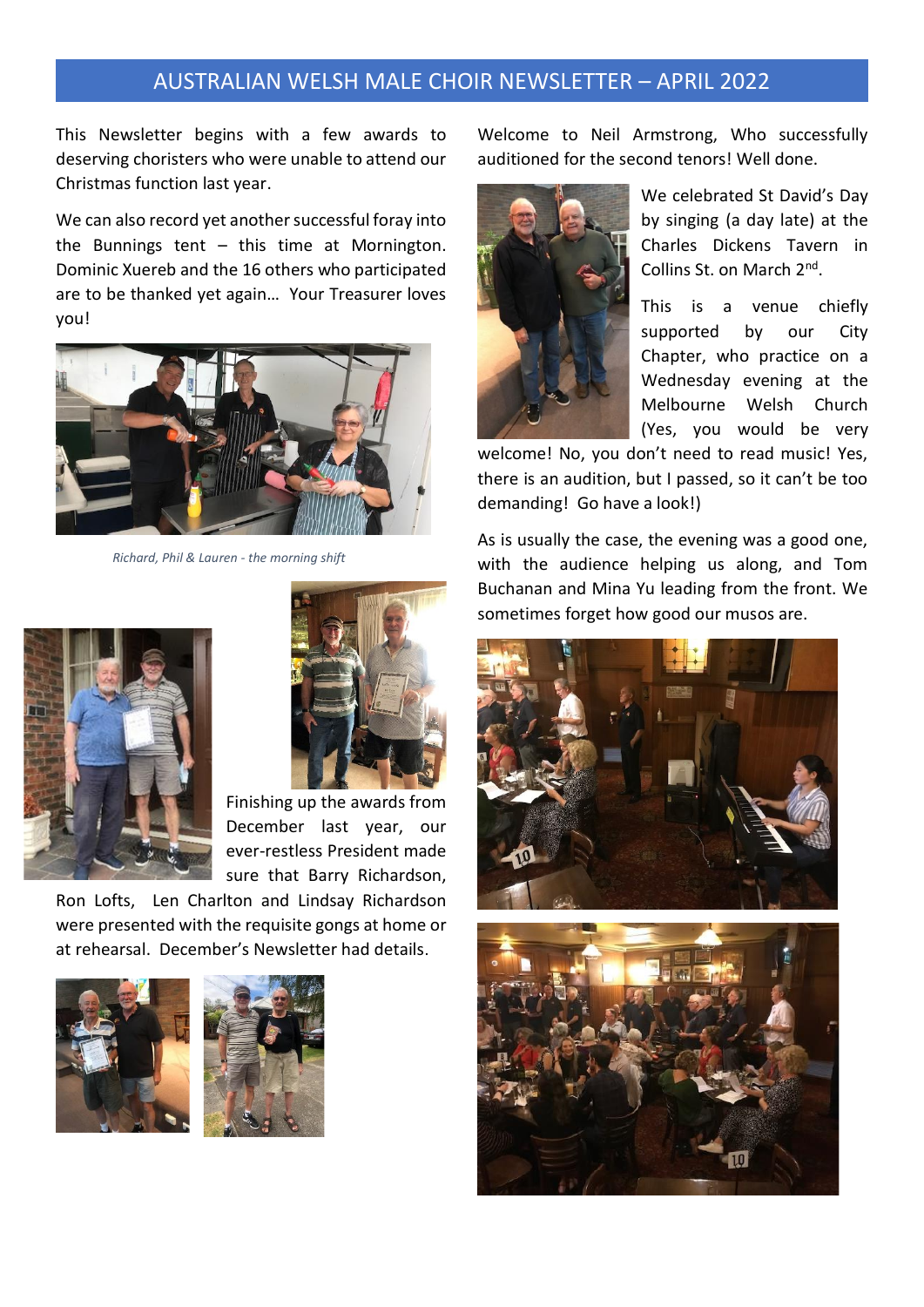The highlight of this Newsletter period has to be the weekend spent at the Mid-City Motel in Ballarat.

Saturday was spent getting our heads round some new repertoire, the standout being the Sinatra hit *Come Fly with Me.* Some very challenging harmonies in there, for sure.

It was good to have Heather Wicks, formerly our principal accompanist, back with us. A great musician and an unfailingly cheerful presence

Tom was his usual energetic self, and attendees were certainly kept very busy.





 *Photo - Phil Young* 

Singing in the pub was once again a going concern on March 30<sup>th</sup>, after much to-ing and fro-ing due to covid restrictions for the choir, staff shortages for Kirks and so on. It was good to be back!



 *Photo - Google images* 



And of course, after all that hard work, sustenance was required. Dinner and a *Capella* afterglow were enjoyed at the Golden City Hotel in Sturt St., just down the road. Convivial, noisy and a deal of fun.

Lest our overseas readers should think that all is now settled down in Victoria, we still have a way to go.

Covid surged through the community generally, and through the choir following the weekend in Ballarat, and the rehearsal on April  $4<sup>th</sup>$  was very sparsely attended. The next Monday rehearsal was scrapped completely, though our City Chapter brethren were able to gather on Wednesday the 13<sup>th</sup>. The monthly Singing in the Pub at The Charles Dickens has been cancelled for its scheduled May 4<sup>th</sup> date.

So, in common with the rest of the world we're making the best of it, and recognising that improvement, while it's there, is slow, and incremental. A day-by-day proposition.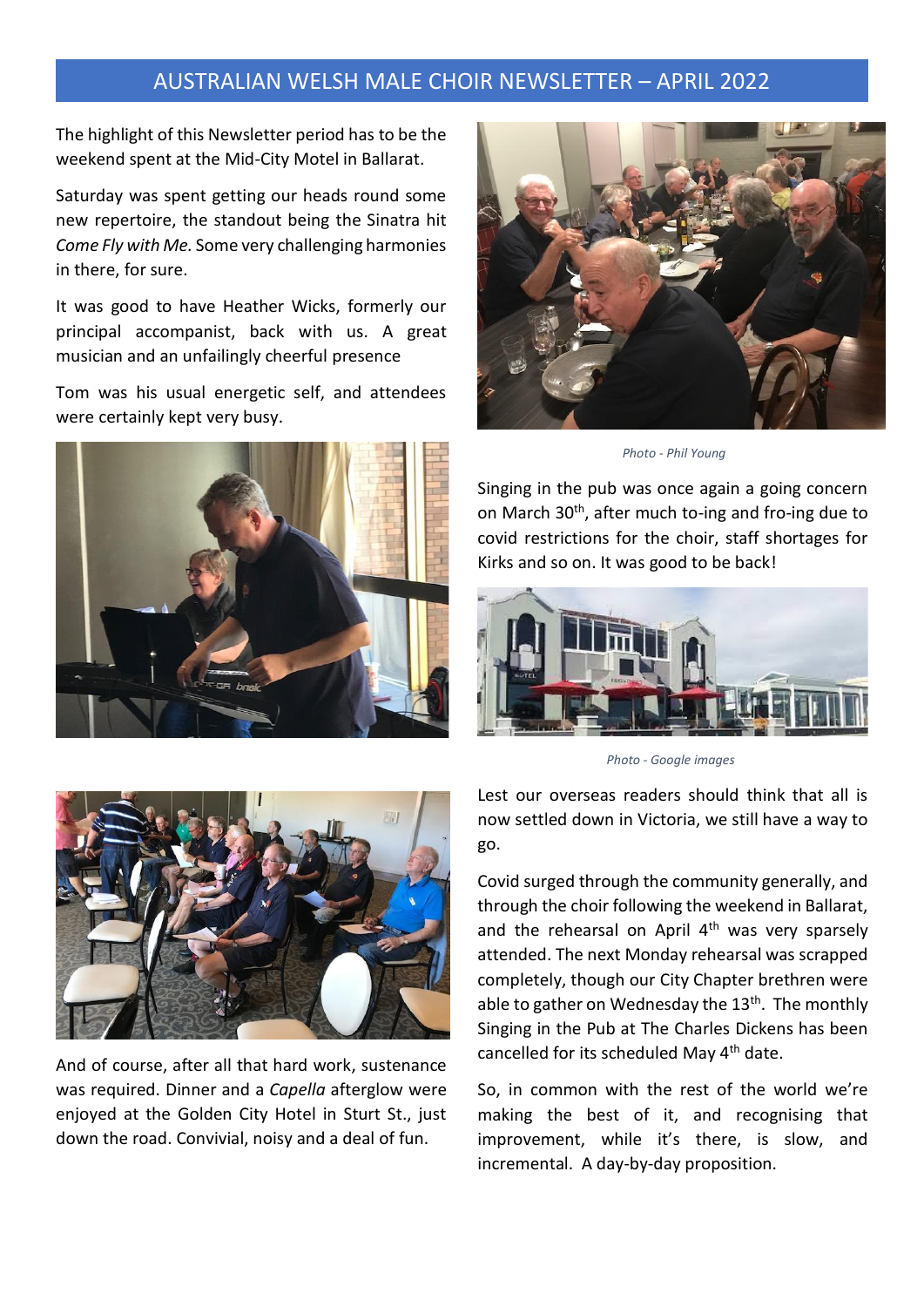So, it is with a considerable sense of relief that we can record a second outing to Kirks on the Esplanade to finish our reporting period. Wednesday, 27<sup>th</sup> April saw a really good hit-out for all concerned. The pub was able to find staff, the choir found choristers, and there was an audience as well. A good night.



 *Photo - Geoff Selby* 

Helen Selby, wife of baritone Geoff took the opportunity to do some recruiting for her own Mornington Peninsula Welsh Ladies Choir - (Yes, you would be very welcome! No, you don't need to read music! No, you don't need to audition! Go have a look! Ring Helen on 0424 719 291). As a sidenote, she collected \$60 in unsolicited donations from pub patrons.



 *Pub staff & Choir, Photo Geoff Selby* 

Unfortunately, in a group such as ours, where the average age is well north of seventy, we are frequently confronted by the death of members and friends.

#### **VALE MARGARET EVELYN RIACH [TUCKER]**

1930 - 2022



Margaret Riach was the long-time partner of Tenor Barry Tucker. She was always known as Margaret Tucker within the choir. She was a part of our fabric for many years.

She used to tour Victoria with Barry, and they would seek out suitable venues for country and regional concerts. Senior members of the choir remember Margaret's neatly written slips of paper bearing details of tour accommodation, cost, and dinner locations, with total payable calculated at the end.

Others of us remember her fitting us up with choir issue raincoats, and fronting the tea and coffee table.

She was a powerful personality, and a remarkably tenacious worker for what she believed in.

She will be missed.

Our thoughts are with Barry, Ann, Julie and their families at this time.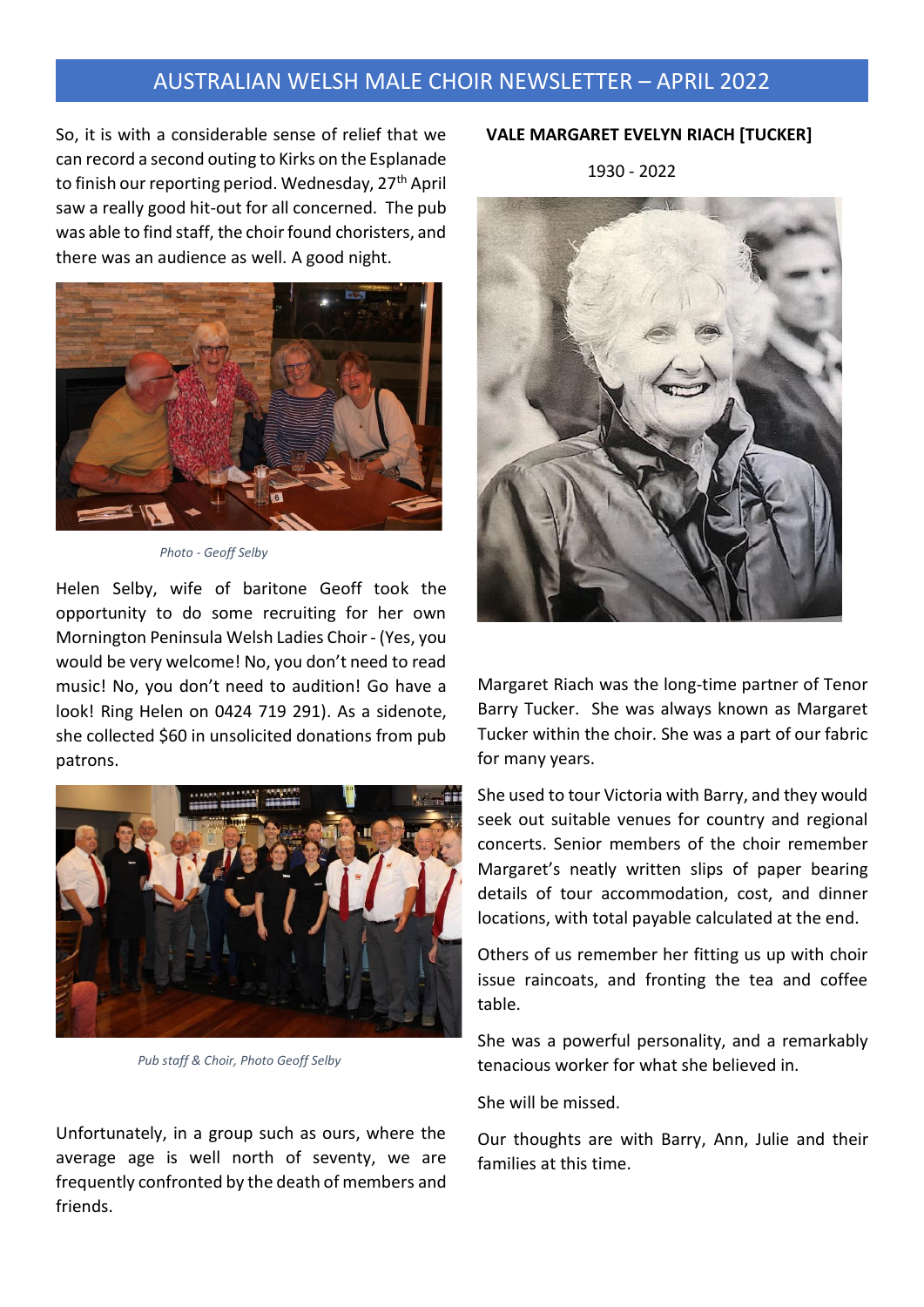**VALE RON SIMPSO**N



Ron Simpson passed away on April 8<sup>th</sup>. He was 87. He joined our baritones four years ago. He was an enthusiastic member of the choir. His daughter, Virginia, sent us a letter that underlines what we're about – easy to overlook among the grumbles about covid, masks, repertoire and so on.

"I'd like to express our appreciation of your wonderful organisation. Dad was so proud of being part of the Australian Welsh Male Choir. It brought him much enjoyment, kept his brain busy, exercised his diseased lungs, gave him something to look forward to every week, and of course he revelled in the camaraderie and banter. I was in awe of my octogenarian father studying Welsh and memorising all those lyrics. I happened to use my phone to record 'Nothing Like a Dame' at the concert in December, oblivious that not only did he have a solo part, but that it would be his last outing with the choir. When it came to choosing an outfit to take to the funeral directors, there was no choice. He leaves this world dressed in his official choir blazer, ready to audition for whatever comes next."

Ron always sang *Prayer of the Children* with a particular relevance to his own experience. In 1993, as this treasured, worn newspaper clipping (above right) shows, Ron was a member of a team who delivered medical and other supplies to the refugee children about whom the song was written.

His Memorial service is yet to take place due to his wife, Joan, having contracted Covid.

Again, our thoughts are of course with Joan, Virginia and their family and friends



Many thanks to our Patrons and Sponsors. We are most grateful to all who help to cover the substantial costs for a choir of our size, especially to the late Mr Baillieu Myer AC, Mrs Tamie Fraser AO, and Dr Haydn James.

Our Sponsors: -



615 McClelland Drive Langwarrin Vic 3910. (03) 9789 8266.



FOOD . WINE . ENTERTAINMENT . FUNCTIONS

774 Esplanade Mornington, Vic 3931 (03)5975 2007.